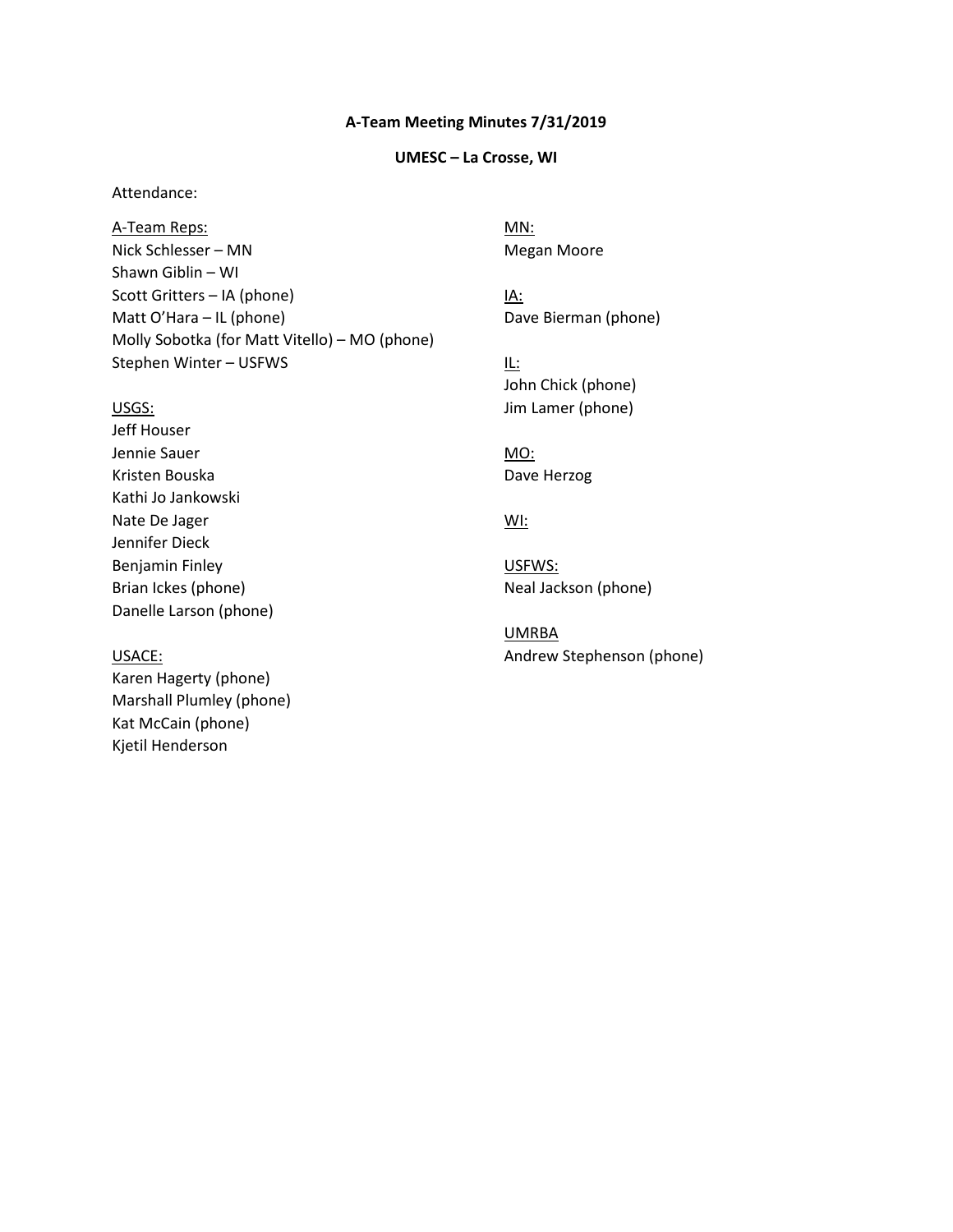Minutes from last meeting

Resilience Discussion Comment on Pool 13 change - Steve

Move to approve (Nick) second (Steve Winter)

Unanimous approval

Next meeting will be in person likely in Dubuque or Quad Cities

Date will be in October

Nick will set up an online poll to determine date and location

Karen – request – Say who you are before you start speaking.

Megan Moore – Karen suggested that the next A-Team Chair could be the recorder.

Schlesser – that is Scott Gritters.

Scott Gritters – previously had Corps taking minutes – can we do that again?

 Schlesser – Kristen Bouska is going to try to take notes and if anyone else taking notes can send to me, they will be incorporated

Karen – Wisconsin rep (court reporter) previously took notes

Schlesser – is Marshall on the line?

## UMRR Update - Marshal Plumley

- • Partnership in general kicked off process to identify next HREPs involving all 3 River teams (FWWG, FWIC, and RRAT). Started beginning of June – many engagements with teams – May, June and multiple webinars – building on HNA-II and lessons learned from past and what we know about how system is functioning.
- • Effort anticipated to provide recommendations by end of year (may go into Jan, 2020), about what projects should be implemented. Lots of activity going on now about that.
- UMRR-CC in August. Will discuss planning and sequencing at that time
- Marshall is hoping to make it to lower three LTRM field stations by end of September
- million obligated across 3 areas regional administration, regional science and monitoring, and HREP. More obligation occurs at end of year when construction • Financial picture of program in FY 2019 - \$33 million – fully funded – End of June, ~\$13 contracts are awarded and LTRM science funding is obligated for next year.
- • FY20 president's budget recommends \$33 million House of Representatives budget was approved Oct 1, hoping they can do that again. concurred in budget – hoping that means full funding for project next year. Last year
- LTRM All base monitoring underway as well as Science in support of restoration projects funded.
- IWW consolidated closure monitoring has begun.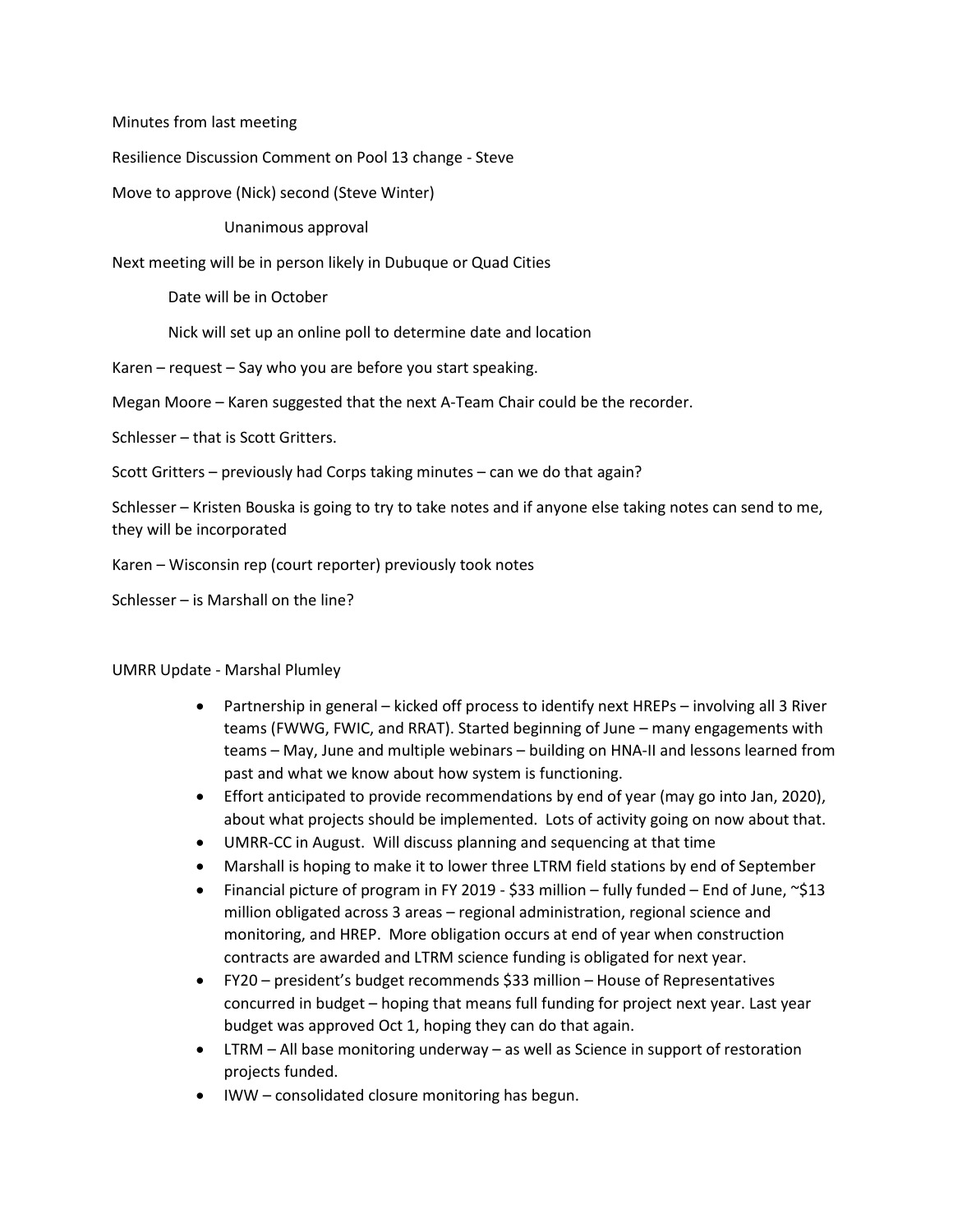- FY20 LTRM scope of work being drafted
- HREP 56 projects and 106,000 affected from beginning of program
	- $\circ$  20 projects in design and construction 65,000 acres pace and scale of restoration has almost doubled from what we experienced in first 20 years of program. Attribute to effort from partnership.
	- $\circ$  1/3 of time accomplishing  $\frac{1}{2}$  of restoration acres. (slide 11).
	- $\circ$  2019 2030 pace of restoration increases across system- important aspect of telling the story – shows that we are doing more work with more funds. St Paul HREPs – McGregor Lake and Bass Ponds both completed feasibility and into design, hoping to sign construction contract by September for Bass Ponds
- St. Paul HREPs -- McGregor and Bass Ponds completed feasibility- moving into design hoping to get Bass Ponds design finalized and construction awarded later this year.
- • Rock Island HREPs Steamboat HREP in feasibility ID'd TSP. Floodplain requirements scheduled to complete feasibility in 2020. Lower Pool 13 kicked off in May – early stages of feasibility underway. Keithsburg HREP in design – first phase out for contract – hoping to award - involves spillway construction - later includes water control and berms. to award – involves spillway construction – later includes water control and berms.<br>Flooding affected all three districts – Pool 12 affected. Asking Districts to look at damage from flooding – especially federal FWS projects where opportunities to address may exist. Beaver Island in Construction and making progress, Huron Island in construction. Beaver Island shut down from Beginning of January to three weeks ago. Contract issues – working with team to sort through issues and make necessary adjustments – remobilized and making progress.
- MOA execution expected June 2019. Oakwood Bottoms, Clarence Cannon will likely have construction contract by end of September, Crains Island entering construction • St. Lois HREPs Harlow Islands – feasibility completed in February – FONSI signed April – phase

## LTRM Update

Science Planning Update – Jeff Houser

- o History of research frameworks
	- 2003 program would get smaller by about 1/3 to make room for inflation. Inflationary wedge of funds would be used in mean time to fund proposals (APES). Annual call for proposals – expected to be done in year of funding or subsequent years – imposed limitations on what could be done. 2010 SP put together to address limitations – goal to identify priority areas for funding with accompanying planning procedure (5-year plan) in order to do longer-term science projects.
	- vegetation, mussels, landscape patterns, and floodplain connectivity) to develop research frameworks that would be worked on over a 5-year 2010 strategic plan, identified topics were identified (aquatic timeframe.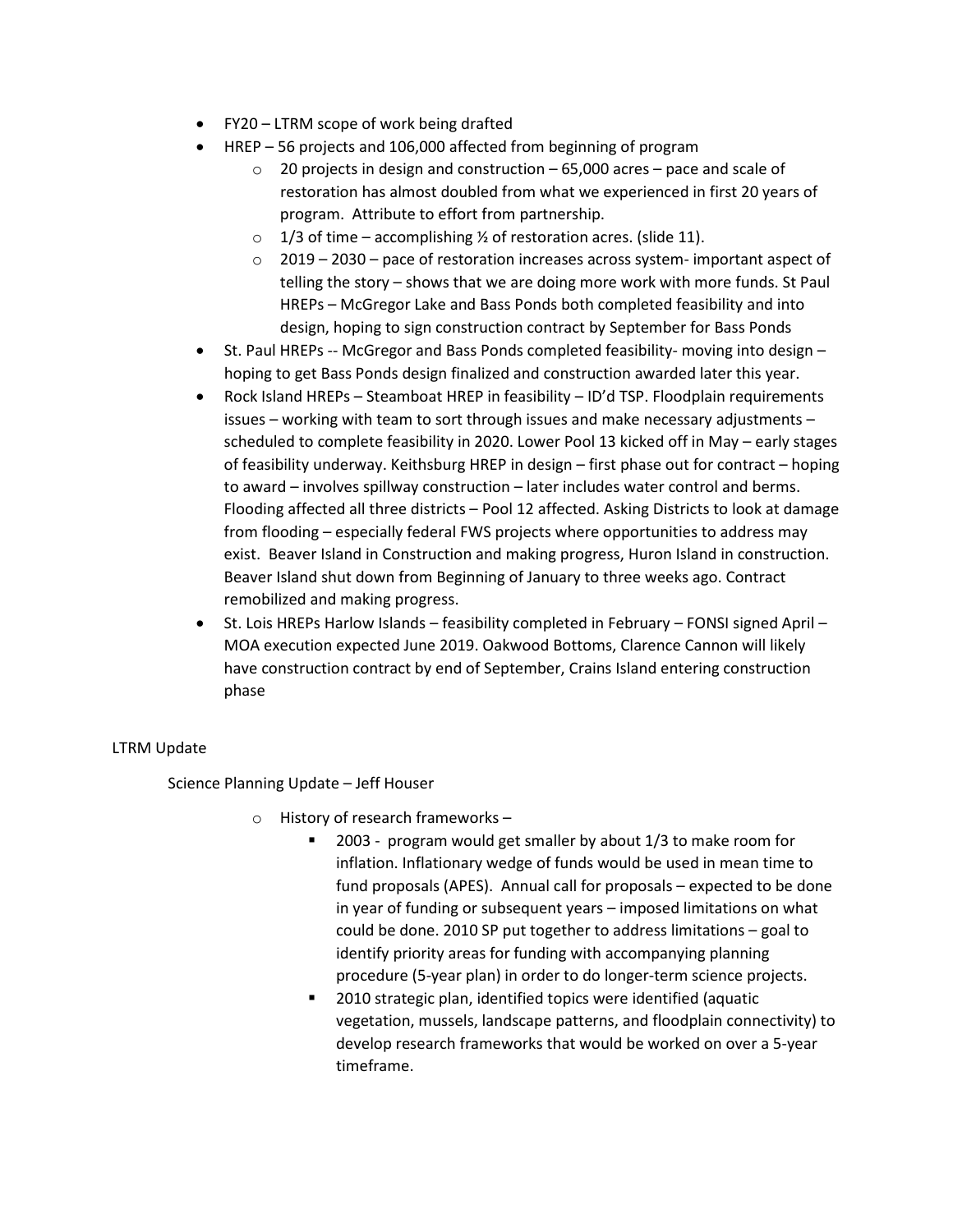- **2015 strategic plan refer to resilience in vision and goals, while initial** work has been completed, more questions remain, which is the role of the framework
- 2005 specific programmatic need ID'd by UMRR management fish overwintering habitat. (Brian Ickes)
- because aware of full funding prior to science meeting wanted to resilience work that was ongoing, and information needs gleaned from Until 2018 – open format request for proposals – stipulation that proposals should address thematic areas. In 2018 – new approach – develop larger scale projects. – Identified focal areas first – based on select number of focal areas for research. JH created initial straw dogs based on previous reports, geomorphology and sediment workshops, planning documents.
- outlined proposal/topic for each group.2018 Science Meeting **EXEC** Leaders for each focal area ID'd, assembled initial working groups,
- **Different approach to proposals compared to previous years**
- Full-funding = collaborative, larger-scale research projects
- **First step** identify focal areas from existing research frameworks, early sedimentation/geomorphology work, ongoing HNAII and resilience, information needs inferred from 2009 reach planning, and partnership feedback
- **Proposals were fleshed out in collaborative groups at science meeting** and finalized afterwards
- A-team reviewed and ranked and UMRR-CC endorsed
- 2019 stayed with focal areas identified in 2018
- o 2020 Science Meeting planning
	- Similar to 2018
	- Remaining needs from 2018 focal areas and additional topics needed
	- **T** Topic for October A-Team meeting
	- **UREF 19 THS IN SET SET IS SET IS SET IS SET IS SET** 1981 Suggestions regarding ideas for 2020 Science Meeting should be sent to Jeff by Sept. 1
		- Shawn suggests advancing floodplain connectivity (that didn't end up moving forward) – referring to connectivity with offchannel areas
		- Jeff suggests this could be a topic, but doesn't recommend another research framework
		- Nick asked whether anyone ever goes back to frameworks and evaluates what work has been completed, what remains, and what new questions have arisen
			- o Jeff said he did that to an extent while creating 2018 focal areas
			- o Nate noted that he did that with the landscape ecology framework upon A-team request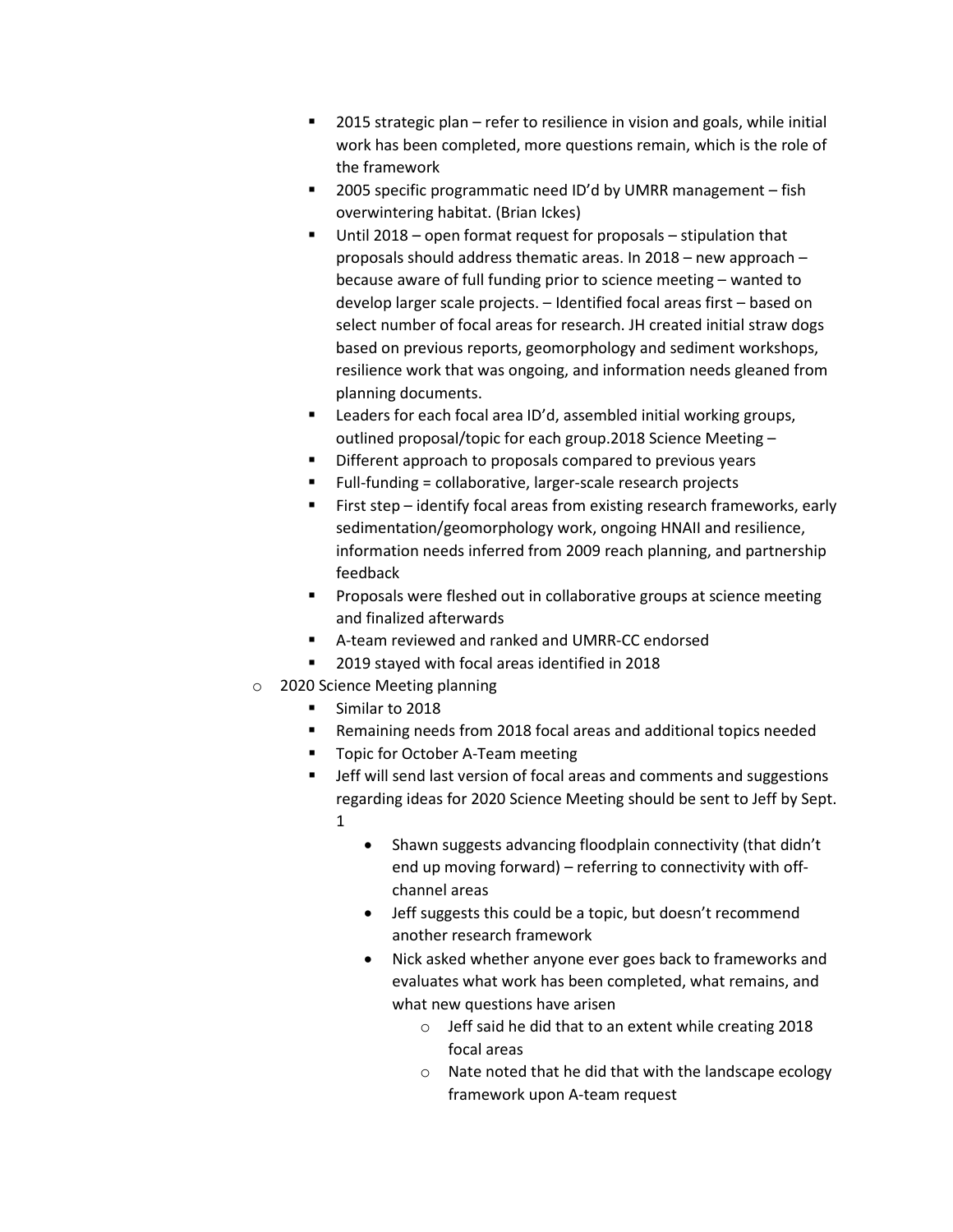- o Jeff suggested he do a short-hand version of what Nick is suggesting
- 'living' in that they are updated over time (e.g., citations o Nick suggested a procedure in which documents are added as work is completed)
- Karen liked the structure of the last science meeting
- • Nick mentioned that the ability to move in different sessions in early part of the meeting would accommodate people with multiple interests

Resilience Framework Update - Kristen Bouska

- o Revised Resilience Research Framework
	- **Karen appreciated the response to comments document**
	- Kristen Yes, all the responses I received are in there. In this revision -went around to folks at UMESC to talk with them about resilience.

Objectives remain the same

- species) tried to explain that when recharacterizing the regime, have to ■ 11 additional research questions included (sorry it got longer...) – from additional conversations – tried to include in my comments clarification about why changes were made. Repeated comments (i.e. – invasive rethink those models. Stayed with the three models that had been developed in the original draft.
- **Corps had comments about climate change. Inserted into research** questions where relevant
- Kat army corps climate resilience and preparedness tried to include Kate Smith – leads climate resilience and preparedness effort?
- **Three questions (orange) added to consider turbid and clear water** regimes.
- Did not add questions to the fish invasive regime.
- **•** One question added to floodplain vegetation
- Two questions added about general resilience role of hydraulic connectivity and aquatic-terrestrial connectivity.
- Nick asked about where this document lies and how it gets there
	- Jennie suggests this go through USGS review before publishing on website
		- o Peer-review part is now completed
- **Shawn asked about how questions are prioritized** 
	- framework that might move forward a subset might make it • Jeff suggested discussions surrounding the science meeting involve prioritization of the research questions from the into the focal areas document for the 2020 science meeting
- **Scott Gritters (IADNR) Motion to accept the framework to publish on** the A-Team corner website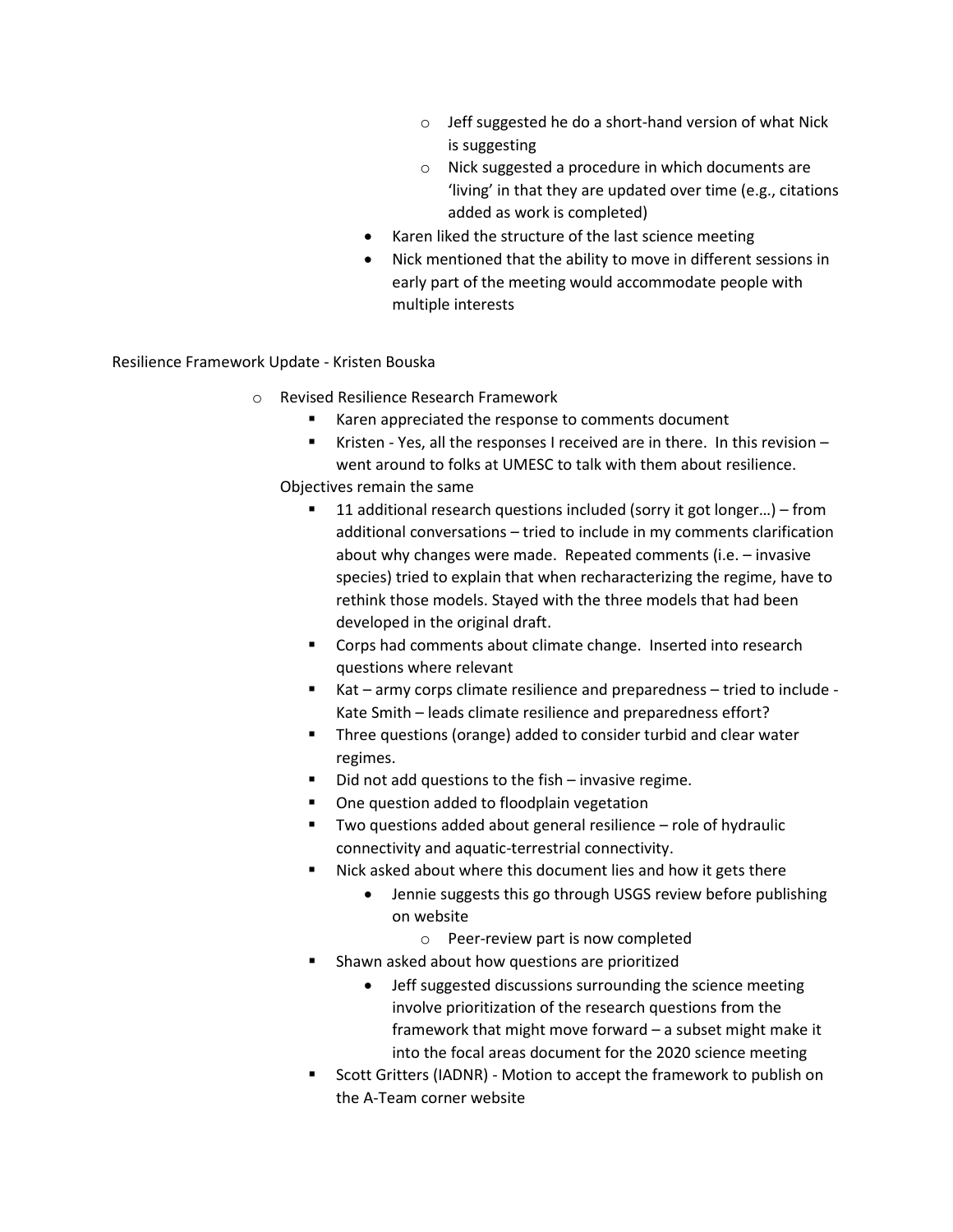- Stephen Winter (FWS) seconds motion
	- o Motion passes unanimously

Status and Trends update (ST3) – Jeff Houser (Jeff will send powerpoint slides to Nick to share)

- • Purpose provide a broadly accessible and concise description of what we've learned about changes in the UMRS from three decades of monitoring and analysis; illustrate the fundamental role of long-term monitoring in understanding, restoring, and managing a large river floodplain ecosystem
- Objectives four objectives
	- o Karen what about resilience indicators? Since this document serves as the backbone of the Report to Congress
	- $\circ$  Jeff more discussion as we move into more detailed discussion on indicators
	- o Karen maybe spend more time on objective 3 briefly discuss management and restoration implications of these changes
	- o Megan does obj. 4 (future changes) include climate change? Jeff hold on
- Level of technical detail similar to ST2
- Basic outline presented
	- Chapter One: Introductory chapter to set context (Houser and colleagues)
		- Purpose and objectives of the report
		- Connections to other recent UMRR efforts (Resilience assessment, HNA 2, etc). HNA 2 and ST3 should be largely complementary b/c of the scale/resolution of the data included in each.
	- Chapter Two: Physical and hydrological template of the UMRS
		- System Overview & Basic Longitudinal Summaries of Geomorphology
			- Hydrology (Van Appledorn)
			- Sediment (Van Appledorn)
			- Land cover (De Jager)
	- Chapter Three: Major Changes in the UMRS
		- long term changes in water clarity and vegetation in the upper impounded reach and coincident changes in other biota (e.g., common carp). (Houser and colleagues)
		- Long term changes in abundance of Asian carp and associated changes in and ecosystem. (Ickes and colleagues)
	- Chapter Four: Status and Trends of Indicators of Ecosystem Health:
		- Water Quality (Jankowski)
		- Aquatic vegetation (Larson)
		- Fish (Ickes)
	- Chapter 5: Conclusions/ synthesis (Houser and colleagues)
- • Next steps
	- o Between now and next A-team mtg draft specific indicators
	- $\circ$  Expanded outline distributed to A-team ahead of Oct 2019 mtg
	- o Revise outline following A-team discussion and comments
	- o Present outline to UMRR CC in Nov 2019
	- o Writing and analysis during FY2020
	- o Final product early FY 2021